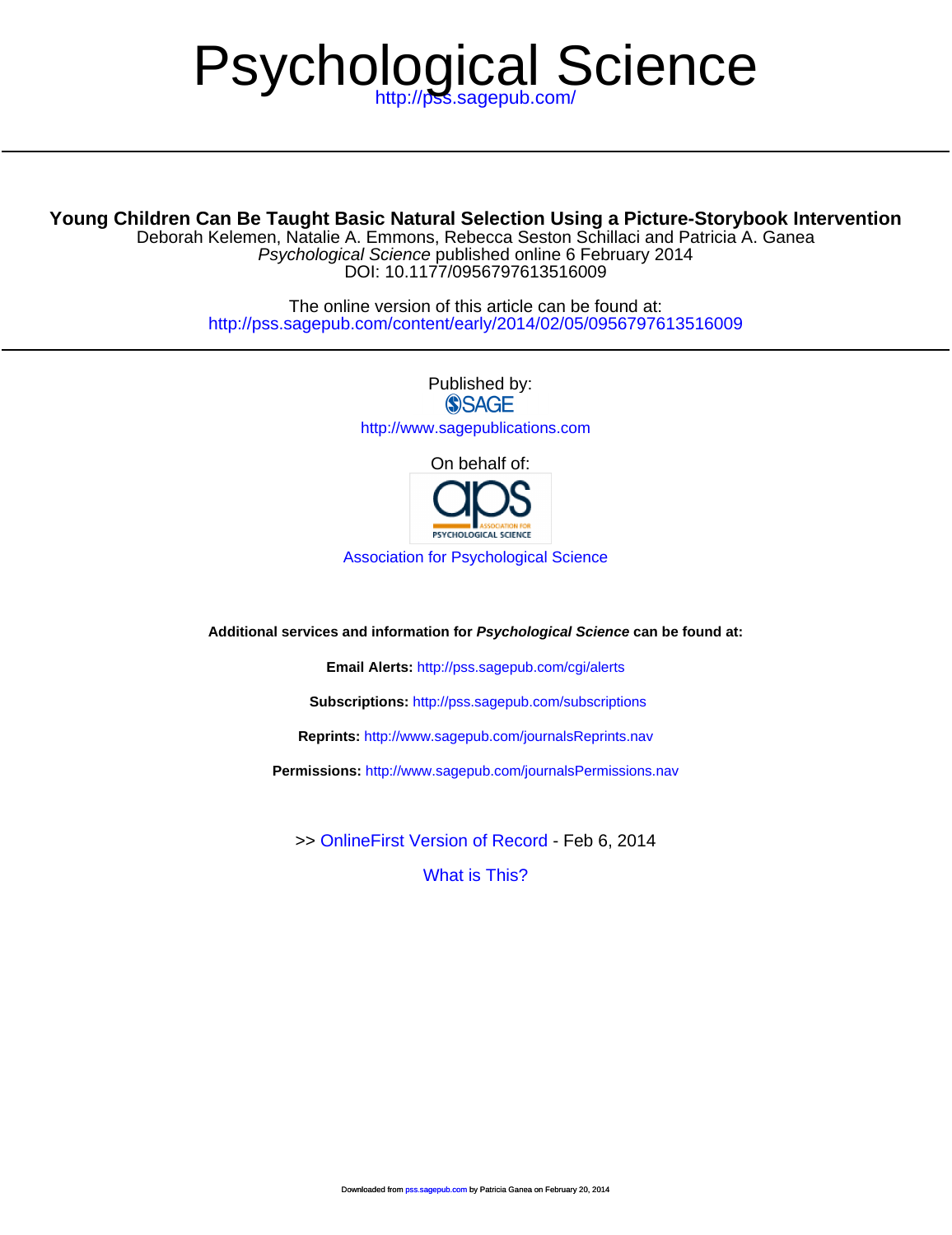*Research Article*

## Young Children Can Be Taught Basic Natural Selection Using a Picture-Storybook Intervention



Psychological Science 1–10 © The Author(s) 2014 Reprints and permissions: sagepub.com/journalsPermissions.nav DOI: 10.1177/0956797613516009 pss.sagepub.com



Deborah Kelemen<sup>1</sup>, Natalie A. Emmons<sup>1</sup>, Rebecca Seston Schillaci<sup>1</sup>, and Patricia A. Ganea<sup>2</sup>

<sup>1</sup>Department of Psychology, Boston University, and <sup>2</sup>Ontario Institute for Studies in Education, University of Toronto

#### Abstract

Adaptation by natural selection is a core mechanism of evolution. It is also one of the most widely misunderstood scientific processes. Misconceptions are rooted in cognitive biases found in preschoolers, yet concerns about complexity mean that adaptation by natural selection is generally not comprehensively taught until adolescence. This is long after untutored theoretical misunderstandings are likely to have become entrenched. In a novel approach, we explored 5 to 8-year-olds' capacities to learn a basic but theoretically coherent mechanistic explanation of adaptation through a custom storybook intervention. Experiment 1 showed that children understood the population-based logic of natural selection and also generalized it. Furthermore, learning endured 3 months later. Experiment 2 replicated these results and showed that children understood and applied an even more nuanced mechanistic causal explanation. The findings demonstrate that, contrary to conventional educational wisdom, basic natural selection is teachable in early childhood. Theory-driven interventions using picture storybooks with rich explanatory structure are beneficial.

#### Keywords

evolution, natural selection, learning, children, childhood development, science education, cognition

Received 6/6/13; Revision accepted 11/15/13

Adaptation by natural selection is central to understanding the complexity and functional specialization of living things. However, decades of studies have demonstrated that adaptation by natural selection is one of the most widely misunderstood concepts in science. Misconceptions are widespread not only among high-school students and undergraduates (Bishop & Anderson, 1990; Brumby, 1984; Nehm & Reilly, 2007; for a review, see Gregory, 2009), who are often targets of instruction on the topic, but also, disturbingly, among many of the teachers expected to teach natural selection (Nehm, Kim, & Sheppard, 2009; Nehm & Schonfeld, 2007).

The misconceptions about adaptation are varied. Instead of construing it as a change in trait frequency that occurs because some organisms in a phenotypically variable population survive and reproduce more successfully in an environment over time, students tend to focus on individuals rather than populations as the locus of change. A classic example is the teleological idea that giraffes evolved long necks because they needed to reach high leaves. The error here rests not in the belief that trait functionality is relevant to adaptation but instead in the mistaken frameworks of untutored causal assumptions, or *intuitive theories*, in which that belief is embedded. These include ideas that effortful action on the part of individuals or the personified force of "Evolution" is capable of transforming species members' essential nature so that they attain functionally beneficial, heritable traits (Gregory, 2009). Problematically, these ideas, which focus on goaldirected transformations of individuals within a lifetime rather than the non-goal-directed population-based process of differential survival and reproduction, are resistant

#### Corresponding Authors:

Deborah Kelemen, Boston University, Department of Psychology, 64 Cummington Mall, Boston, MA 02215 E-mail: dkelemen@bu.edu

Natalie A. Emmons, Boston University, Department of Psychology, 64 Cummington Mall, Boston, MA 02215 E-m[ail: nemmons](http://pss.sagepub.com/)@bu.edu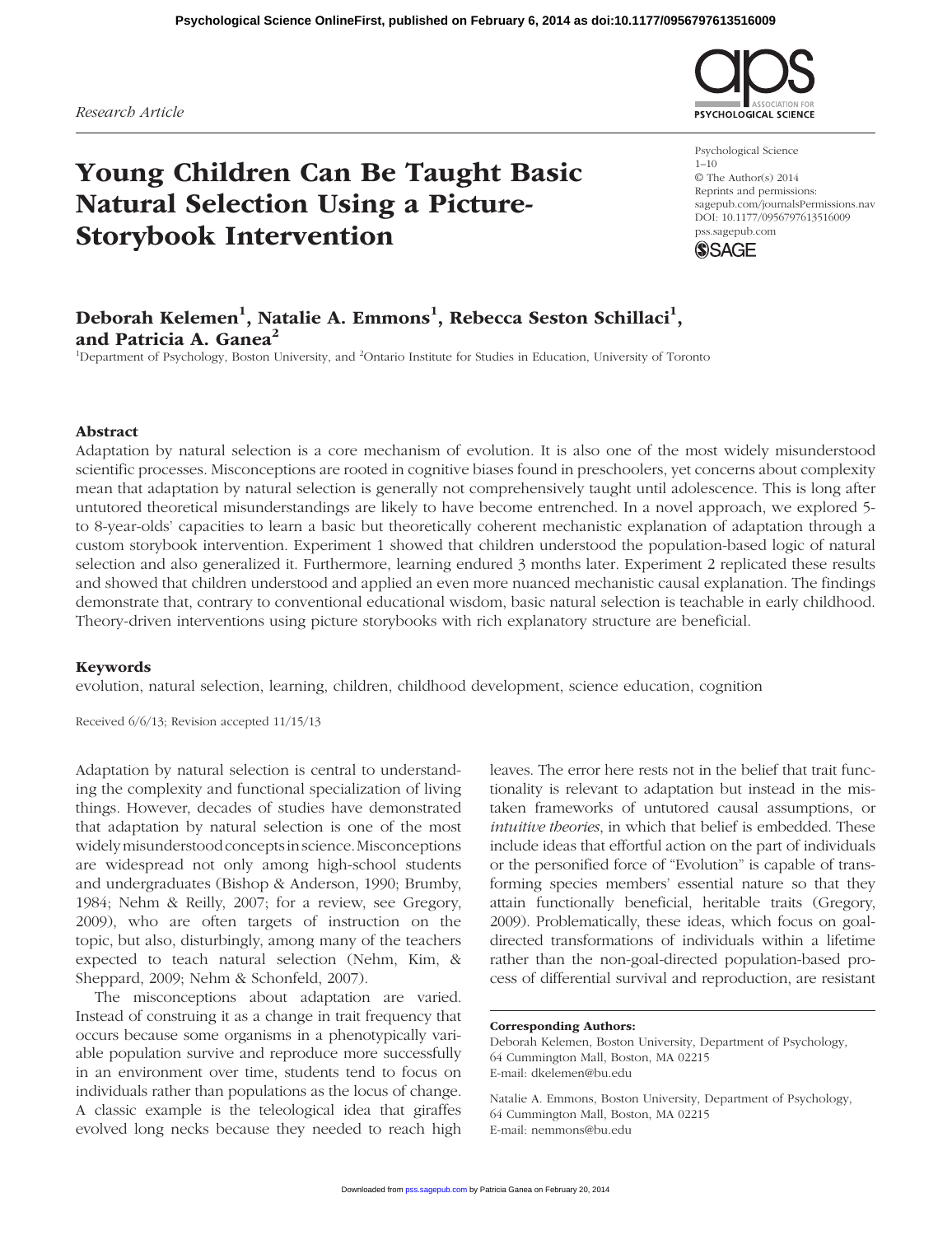to change: Students demonstrate only modest improvements in understanding after sometimes extended instruction on natural selection (Ferrari & Chi, 1998; Jensen & Finley, 1995; Vlaardingerbroek & Roederer, 1997). This educational challenge has broad implications given that natural selection is relevant to understanding not only within-species adaptation—the focus of the current article—but also larger-scale macroevolutionary change, such as speciation.

With regard to understanding the source of the problem, developmental research points in an important direction. From early in development, young children display conceptual biases that can be useful in everyday reasoning but can also begin to interact to yield older students' theoretical misconceptions about adaptation (Coley & Tanner, 2012; Rosengren, Brem, Evans, & Sinatra, 2012). For example, children in preschool and early elementary school show teleological biases to explain the origins of natural objects' properties by reference to functions (Keil, 1995; Kelemen, 2004), intentionality biases to construe events and objects as intentionally caused (Evans, 2001; Rosset & Rottman, 2014), and essentialist biases to view species members as sharing an invariant, inviolable essence (Gelman, 2003; Shtulman & Shulz, 2008). Children are natural explanation seekers who organize their knowledge into theoretical frameworks (Carey, 1985; Gopnik & Meltzoff, 1997; Wellman & Gelman, 1992), and by the time children are 6 to 10 years old, these potentially independent conceptual biases show signs of integrating into intuitive causal theories that connect ideas about biological functionality in nature with notions of invariant essences (Shtulman & Shulz, 2008) and goal-directed design (Kelemen & DiYanni, 2005). In short, a by-product of useful everyday cognition is that untutored theories that impede older students' understanding of natural selection are already beginning to coalesce in early elementary school, if not before.

Given these findings, recommended timetables for exposing children to explanations of adaptation are a cause for concern. In the United States, science education standards for kindergarten through grade 12 suggest that a comprehensive presentation of the logic of adaptation by natural selection should occur between grades 8 and 12 (Achieve, Inc., 2013; American Association for the Advancement of Science, 2009; National Research Council, 2012). That is, although teaching about some conceptual components of the theory is recommended for younger children, instruction that explicitly explains adaptation using a comprehensive population-based mechanism that integrates the concepts of within-species variation, environmental context, inheritance, differential survival, and differential reproduction is typically delayed until students are 13 to 18 years old (Achieve, Inc., 2013, Section HS-LS4; National Research Council, 2012, Section

LS4.B; but see Scott, 2012, on the uneven implementation of evolution standards). The rationale underlying the recommended timing is understandable: Even in its simplest form, adaptation by natural selection is a multifaceted, causally complex mechanism. It is therefore assumed that children first need gradual tutoring on isolated component facts, such as the connection between food and survival or between trait variation and differential survival, before progressing to tutoring on the selectionist mechanism as a coherent integrated whole.

However, given children's emerging scientifically inaccurate, untutored theories, it is questionable whether this piecemeal approach to instruction is ideal, especially considering the potential advantages of offering children an age-appropriate but accurate and causally comprehensive version of the theory. The latter alternative would not only familiarize children with the individual facts but also begin to establish a coherent population-based explanatory framework that, with repeated familiarization, might become habitual enough to resist reinterpretation by biases and competition from typically developing intuitive theoretical ideas. According to this view, then, an optimal time to begin comprehensively familiarizing children with counterintuitive scientific explanations is relatively early, during ages at which alternative commonsense explanatory frameworks are still relatively fragmentary (e.g., Kelemen & DiYanni, 2005).

Furthermore, considered together, individual developmental findings suggest that delaying comprehensive instruction on adaptation until adolescence may be unnecessary: By kindergarten, many children already know some isolated biological facts that collectively might support a grasp of the theory. For example, they know that body parts perform survival functions (Jaakkola & Slaughter, 2002; Keil, 1995; Kelemen, 1999), that animals need food to remain healthy and alive (Inagaki & Hatano, 2002), and that offspring tend to resemble their birth parents (Gelman & Wellman, 1991; Solomon, Johnson, Zaitchik, & Carey, 1996; Springer & Keil, 1989). Although children have some of these facts, what they do not possess is an alternative to commonsense ways of combining them when they explain why animals have functional traits and show signs of apparent design. In this research, we therefore sought to capitalize on young children's natural theory-building drives to offer them such an alternative.

Taking advantage of findings on young children's factual biological knowledge (see also Gripshover & Markman, 2013), their natural interest in the function of traits, and the likely fragility of emerging intuitive theories, in two experiments we explored the effectiveness of a custom picture-storybook intervention in facilitating 5- to 8-yearolds' abilities to understand and apply a basic but comprehensive explanation of within-species adaptation by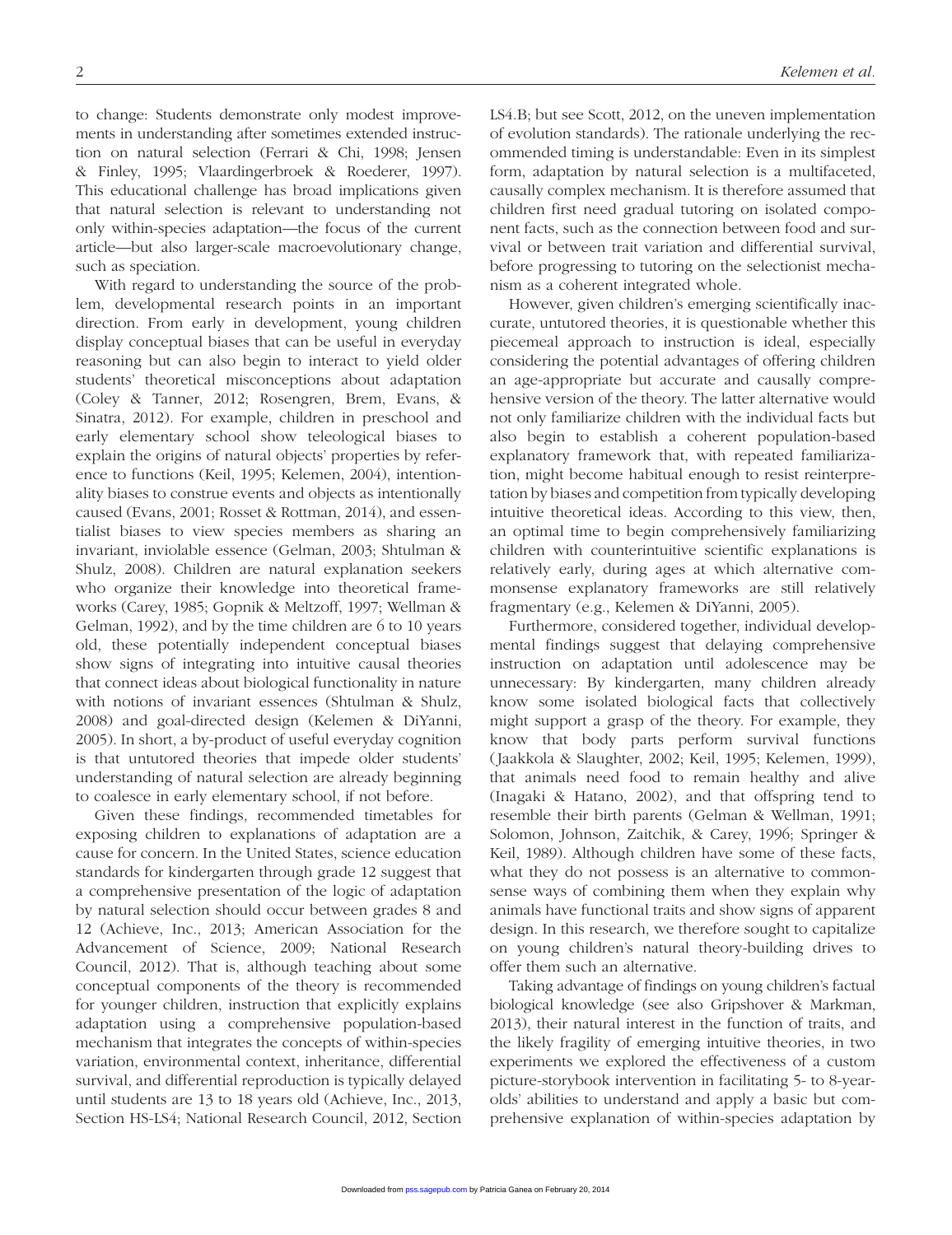natural selection. We used a picture storybook because the format is child friendly and invites a beneficial jointattentional learning context. Furthermore, the imageenriched narrative reduces cognitive load (Mayer & Moreno, 2003) but supports a multifaceted causal explanation (for other narrative-based approaches with related but different goals, see Brown, Kane, & Long, 1989; Browning & Hohenstein, 2013; Legare, Lane, & Evans, 2013). Finally, young children have been found to learn simple biological facts from picture books and to generalize those facts to real animals (Ganea, Ma, & DeLoache, 2011).

Despite the theoretical reasons for targeting children in early elementary school, young children's informationprocessing limitations (Bjorklund, 2005; Friedman, 1977) nevertheless gave us reasons to suspect that even a basic version of the logic of adaptation would be too hard. In Experiment 1, we therefore began with a storybook describing a more easily conceptualized case: rapid natural selection in a fictional mammalian population ("pilosas") that experienced sudden die-off because of the effects of extreme climate change on the location of their food source. The narrative focused on how the population of pilosas was immediately affected by having their food source of insects move underground into deep, narrow tunnels. Each page of the narrative incorporated a new fact that mechanistically elaborated how differential survival and reproduction caused the highly variable trunk size of the population of pilosas (wide and thin trunks were equally common), to become less variable (thin trunks came to predominate). After a pretest assessment, children's comprehension and generalization of the storybook explanation was evaluated with two assessments immediately after they heard the storybook and two more 3 months later. Based on the results of Experiment 1, Experiment 2 explored children's comprehension and generalization of an even more nuanced explanation of adaptation: Rather than focusing on the initial population and their immediate offspring, the storybook emphasized gradual natural selection over multiple generations.

#### Experiment 1

#### *Method*

**Participants.** Twenty-eight 5- to 6-year-olds (17 boys, 11 girls; mean age = 5 years 9 months, *SD* = 6 months) and thirty-three 7- to 8-year-olds (15 boys, 18 girls; mean age = 7 years 9 months, *SD* = 5 months) were recruited from Boston (73% White, 10% Asian, 2% Hispanic, 2% Black, and 13% other or unreported race). Children were tested individually for 60 min on Day 1. A subset (younger children:  $n = 21$ ; older children:  $n = 23$ ) returned 3 months later for Day 2 testing. These children were tested individually for 30 min on Day 2. Questionnaires assessing parental explanations of adaptation indicated that the children came from backgrounds in which marked knowledge of natural selection was absent.

*Materials and procedure.* The custom 10-page storybook used realistic pictures and factual narrative with nonteleological, nonintentional language to answer the question posed at the book's beginning: Why did pilosas change from having highly variable trunk widths in the past to having predominantly thin trunks now? The explanation then unfolded, tightly causally connecting information on six natural selection concepts: trait variation within a population, habitat and food-source change in response to abrupt climate change, differential health and survival due to differential food access, differential reproduction due to differential health, trait inheritance, and trait-frequency change over multiple generations. Although multiple generations were depicted, most of the book focused on describing adaptation in the initial population and their immediate offspring. Reading the book to children took 10 min.

The children's understanding of basic natural selection was assessed with a novel animal population before they read the storybook (Day 1 pretest) and twice immediately afterward: once to explore the children's comprehension of the population-based logic of the pilosa storybook (Day 1 comprehension test) and once to explore their ability to generalize it to a novel species (Day 1 generalization test). Long-term retention was explored in a subset of children 3 months later through a second assessment of comprehension about the pilosas (Day 2 comprehension test) and a second assessment of generalization to yet another novel species (Day 2 generalization test). Each conceptually parallel assessment was composed of five closed-ended questions and five openended questions. The closed-ended questions, which also requested justifications for the children's answers, evaluated the children's knowledge of isolated component facts relevant to the natural-selection explanation (e.g., the relationship between food and health or between health and fecundity). The open-ended questions probed the children's capacity to self-generate a causally coherent explanation of adaptation that integrated knowledge of the isolated component facts.

The most central of the open-ended questions directly asked the children to explain the change in trait frequency across time (e.g., why do pilosas have only thin trunks now?). Self-generating accurate explanations after hearing the storybook was assumed to facilitate the children's comprehension and abstraction of the causal logic. However, the children never received corrective feedback: Those who failed to grasp the causal logic were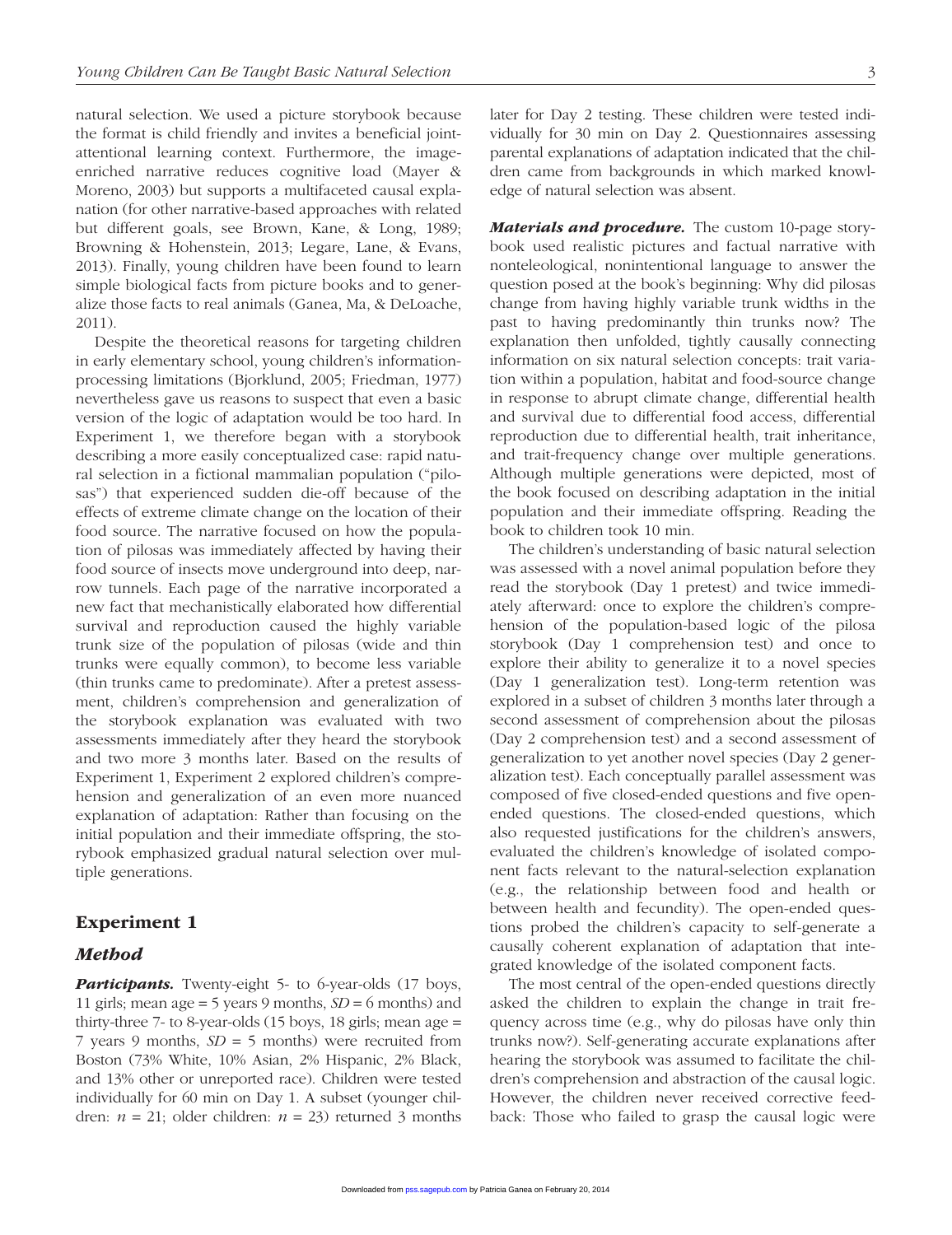therefore likely to falter across all posttest assessments. Furthermore, open-ended questions and follow-up prompts were structured so that they would elicit the children's potentially underlying inaccurate causal ideas (e.g., transformationist misconceptions) as well as their accurate ones. Tables S1, S2, and S3 in the Supplemental Material available online provide all questions used in Experiment 1 along with sample responses.

We began each assessment by introducing the children to the fictional species under question via four realistic pictures that showed the ancestral population, the ancestral habitat, the contemporary population, and the contemporary habitat. The children then received the standard set of 10 assessment questions. The response options for each of the five closed-ended questions about isolated facts consisted of two pictures. The children answered by pointing to one of the pictures and justifying their response. Credit for understanding each isolated fact was given only if a child selected the correct picture and correctly justified his or her choice. Open-ended questions were accompanied by pictures of the ancestral and contemporary populations to which the children could refer when causally explaining why the species changed over time and what happened to physically disadvantaged and advantaged members. The species presented in the pretest, comprehension tests, and generalization tests were physically dissimilar (e.g., birds, okapi-like mammals) and had unique habitats. Because of the numerous disparities in surface structure that resulted from using dissimilar species and environmental contexts in each assessment, a focus on explaining adaptation of traits somehow related to food acquisition (e.g., necks, trunks, beaks) held across all assessments. We maintained this focus because generalization is recognized as one of the hardest tasks in education, and prior research (e.g., Gentner, 1989) indicated that we were already substantially challenging the children's transfer abilities with the variabilities in surface structure already introduced.

A conceptual checklist and conservative coding rubric that considered responses to all 10 closed- and openended questions were applied to each assessment. The overall understanding of natural selection displayed on an assessment was then categorized into one of five hierarchical levels. Table S3 in the Supplemental Material provides details on the checklist. The Supplemental Material provides further details on the coding. Given our view that correct factual knowledge was prerequisite to any accurate population-based understanding of adaptation, a code of Level 0, "no isolated facts," was assigned when responses to the closed-ended questions demonstrated insufficient knowledge of the requisite isolated facts (fewer than four correct answers to the five closedended questions) regardless of responses to open-ended

questions. A code of Level 1, "isolated facts but no natural-selection understanding," was assigned when responses to the closed-ended questions revealed sufficient knowledge of isolated facts (four or more correct answers to the five closed-ended questions) but an inability to integrate those facts into a coherent, accurate, self-generated explanation of population-based change when responding to open-ended questions.

In Level 2, "foundation for natural-selection understanding," closed-ended responses demonstrated sufficient isolated factual knowledge (four or more correct answers to the five closed-ended questions), and openended responses revealed an accurate, causally coherent, yet incomplete self-generated population-based explanation focused on adaptations arising through differential survival. In Level 3, "natural-selection understanding in one generation," responses revealed sufficient factual knowledge (four or more correct answers to the five closed-ended questions) and open-ended responses revealed an accurate, self-generated, population-based explanation that adaptations arise through differential survival and differential reproduction, but the explanation was limited to referencing the initial population and their immediate descendants. Level 4, "natural selectionunderstanding in multiple generations," was similar to Level 3, but self-generated explanations to open-ended questions also indicated that natural selection occurs over multiple generations.

In contrast to other explorations of children's evolutionary ideas (e.g., Browning & Hohenstein, 2013; Legare et al., 2013), in this study, children were credited with understanding of natural selection (Level 2 or higher) only when, at minimum, they correctly integrated information about differential survival and showed no signs, at any point on an assessment, of transformationist misconceptions that individuals acquire advantageous traits within their lifetimes. Interrater reliability between two coders was excellent  $(\kappa = .84)$ .

#### *Results*

Repeated measures ordinal logistic regressions examined how the distribution of children across the five hierarchical levels of natural-selection understanding changed across the five assessment times. Odds ratio statistics from these analyses further indicated the magnitude of change in the odds that children's understanding of natural selection improved by one or more levels between two specific assessment times.

*Younger children.* Analyses revealed that the intervention induced learning among younger children, Wald  $\chi^2(4, N = 126) = 33.29, p < .001$  (see Fig. 1a). Given their starting levels of understanding at the pretest, the odds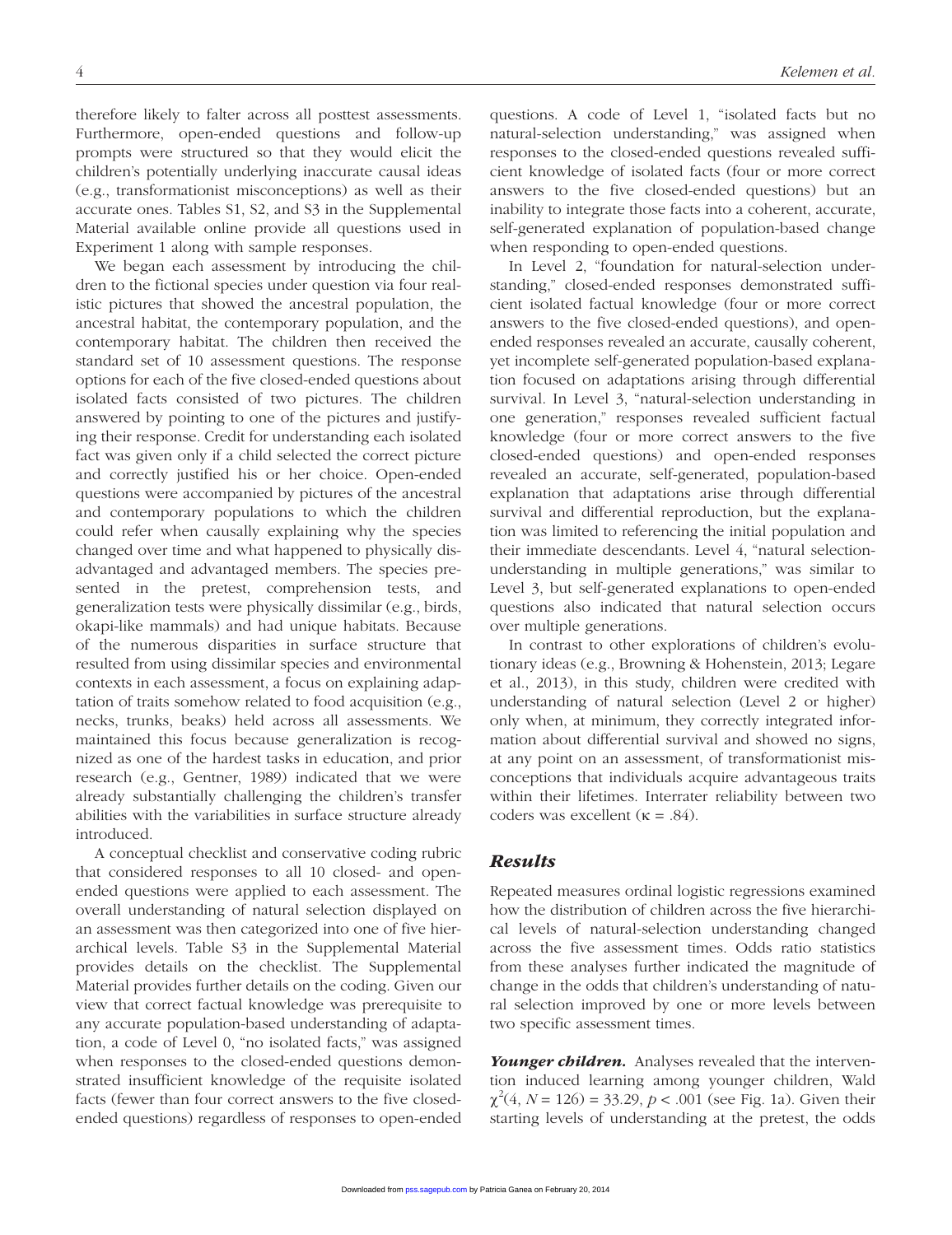

Fig. 1. Results from Experiment 1: percentages of (a) younger and (b) older children classified into the five levels of natural-selection understanding as a function of assessment. Because of rounding, percentages do not always add up to 100. Level  $0 =$  no isolated facts; Level  $1 =$  isolated facts but no natural-selection understanding; Level 2 = foundation for natural-selection understanding; Level  $3$  = natural-selection understanding in one generation; Level  $4$  = natural-selection understanding for multiple generations.

ratio for children's exhibiting a higher level of naturalselection understanding on the comprehension test on Day 1 was 18.68, *p* < .001, 95% confidence interval (CI) = [6.74, 51.73]. Specifically, on the pretest, 82% of the children were at Level 0, displaying insufficient knowledge of the facts to be credited with any natural-selection understanding; after hearing the storybook, only 11% were at that level. This change did not occur simply because children acquired an atheoretical understanding of isolated facts. Before hearing the story, only 11% of children displayed a population-based logic (Level 2 or higher). After hearing the story, 54% had integrated the facts into an accurate population-based explanation that incorporated, at minimum, the concept of differential survival.

In addition to being able to understand the population-level logic of the storybook, the children successfull[y generaliz](http://pss.sagepub.com/)ed this logic to an entirely new animal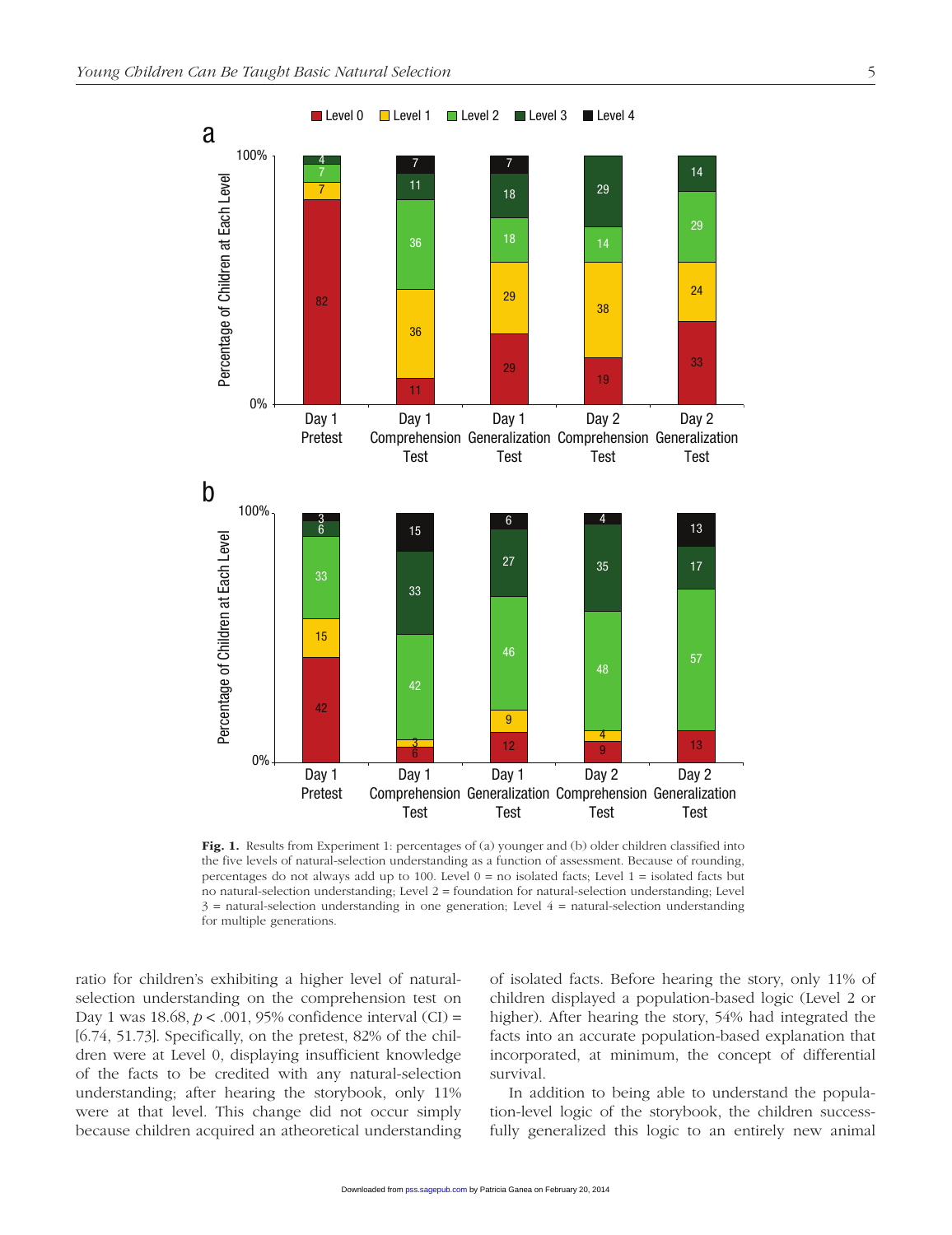despite the challenges of transfer (Brown et al., 1989): There was no significant change in children's odds of exhibiting a higher level of natural-selection understanding between the Day 1 comprehension and generalization tests,  $p = .14$ . The younger children's learning also endured over 3 months: They showed no significant change in odds between the comprehension test on Day 1 and either the comprehension test on Day 2,  $p = .06$ , or the more challenging generalization test on Day 2, *p* = .39.

*Older children.* The intervention also induced learning among older children, Wald  $\chi^2(4, N = 145) = 31.51, p <$ .001 (see Fig. 1b). Many older children entered the experiment already possessing sufficient knowledge of the isolated facts and even some theory. Nevertheless, the odds ratio for children's exhibiting a higher level of naturalselection understanding on the comprehension test on Day 1, relative to the pretest, was  $11.54$ ,  $p < .001$ ,  $95\%$  CI = [4.78, 27.86]. This was because the storybook intervention bolstered their factual knowledge and ability to integrate those facts into a coherent population-based theory. The percentage of children with sufficient knowledge of the isolated facts (Level 1 and above) increased from 57% to 93% after exposure to the storybook, 90% of children displaying a Level 2 or higher understanding of natural selection on the Day 1 comprehension test. Although only 9% of children displayed a Level 3 or 4 understanding of natural selection on the pretest, this percentage rose to 48% on the comprehension test.

Although children's odds of being in a higher level of natural-selection understanding showed a small decrease between the comprehension and generalization tests on Day 1, odds ratio = 0.47, *p* = .03, 95% CI = [0.24, 0.91], the children remained largely successful in applying what they learned from the storybook to a novel animal: Seventy-nine percent continued to display a Level 2 or higher understanding of natural selection on the Day 1 generalization test. This small drop in performance disappeared when the children were assessed again 3 months later. Specifically, there was no difference in their odds of exhibiting a higher level of natural-selection understanding between the comprehension tests on Days 1 and 2,  $p = .14$ , or between the comprehension test on Day 2 and the generalization test on Day 2,  $p = 0.22$ . Like younger children, the older children therefore showed learning that was not only robust and generalizable but also enduring.

#### *Discussion*

Experiment 1 provided initial evidence that, contrary to conventional educational wisdom, young children can grasp the population-based logic of natural selection when it is presented in a basic, cohesive, comprehensive way: Five- to 8-year-olds showed substantial learning from hearing and explaining the 10-page storybook. Furthermore, their understanding was coherent. Not only did the children demonstrate increased knowledge of isolated biological facts, but they also integrated those facts into a cogent population-based understanding of adaptation when they self-generated explanations to open-ended questions that pushed them to reveal the accuracy of their underlying reasoning. Despite the absence of corrective feedback, this understanding was then transferred to new cases and retained over time, and the children's levels of understanding remained constant over 3 months. Comprehension and the challenging task of generalization were particularly pronounced among the 7- to 8-year-olds. Transcripts suggested that this was due to their enhanced verbal and information-processing skills.

Such results offered substantial reasons for optimism about children's explanatory capabilities and the instructional format represented by the storybook intervention. However, the unanticipated degree of learning raised questions about children's potential for even greater mechanistic sophistication. Because of concerns about children's information-processing limitations, including limitations on their abilities to represent extended time (e.g., Friedman, 1977), in Experiment 1 we used a storybook that presented a case of rapid natural selection wherein adaptation occurred largely because of differential survival and reproduction in the first generation of pilosas born after the weather changed. Perhaps unsurprisingly, many children focused their explanations on the initial generation too. In Experiment 2, we therefore modified the storybook to present a more gradual process that emphasized differential reproduction over multiple generations. This allowed us to explore children's ability to understand a more nuanced, complex explanation of adaptation, and it also provided a test of the replicability of Experiment 1.

#### Experiment 2

#### *Method*

**Participants.** Sixteen 5- to 6-year-olds (10 boys, 6 girls; mean age  $= 6$  years 0 months,  $SD = 4$  months) and sixteen 7- to 8-year-olds (7 boys, 9 girls; mean age = 8 years 3 months, *SD* = 3 months) were recruited from Boston (75% White, 6% Asian, 3% Hispanic, 6% Black, and 9% other race). Testing took about 60 min. Questionnaires assessing parental explanations of adaptation indicated that the children came from backgrounds in which marked knowledge of natural selection was absent.

*Materials and procedure.* Experiment 2 had the same design as Experiment 1 but focused on immediate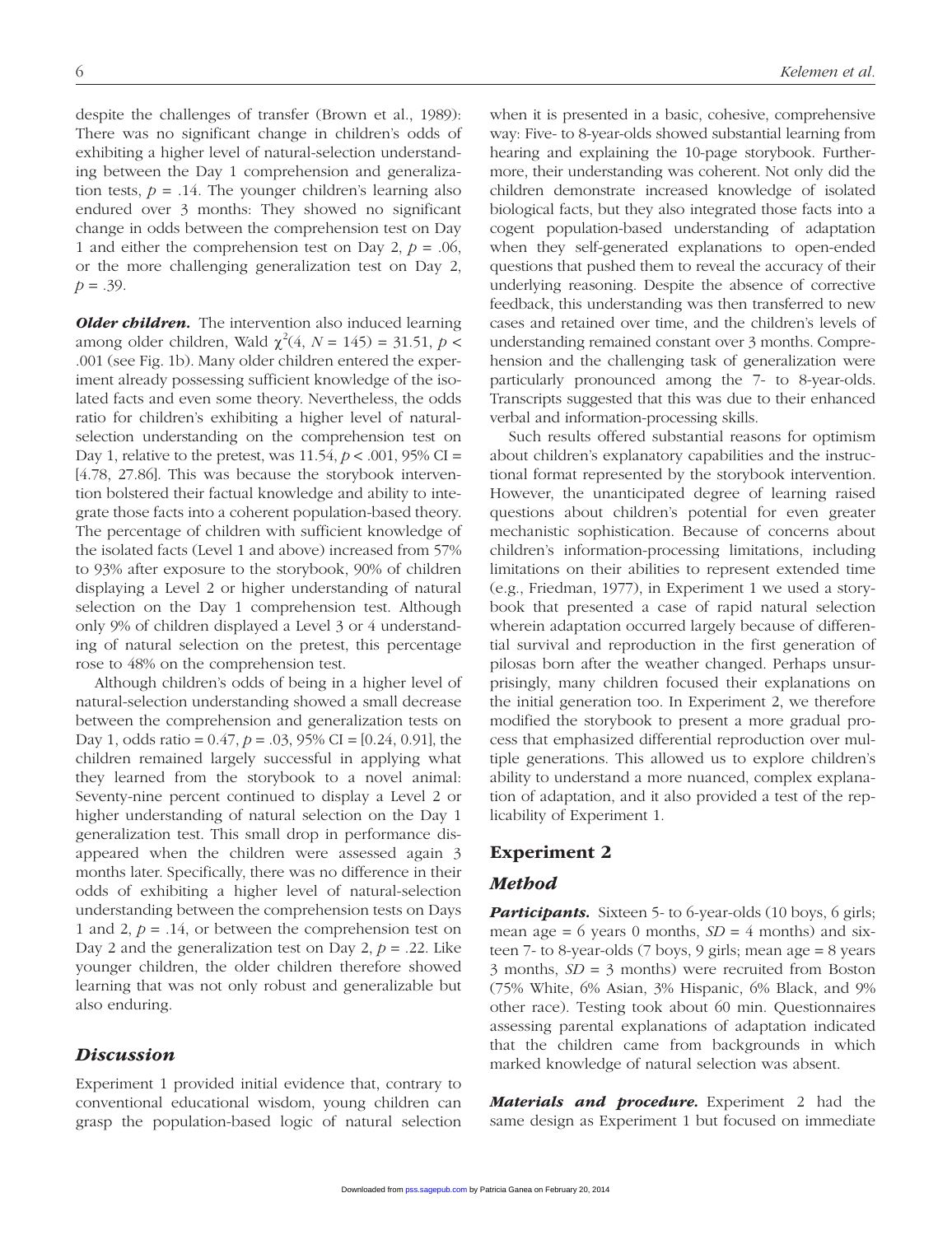comprehension and generalization: Children completed a pretest involving a novel species, a comprehension test on the pilosas, and a generalization test involving another novel species, all on the same day. A delayed assessment at 3 months was not possible because of high participant attrition over summer vacation. Tables S1, S2, and S3 in the Supplemental Material provide all questions used in Experiment 2 along with sample responses.

The revised storybook causally connected the same six concepts as the earlier version. In addition, the book explicitly incorporated the concept of trait constancy to highlight that the kind of inherited traits displayed by offspring at birth do not change during an individual's lifetime in response to need. To emphasize a gradualist process of natural selection, we modified the story: Disadvantaged pilosas no longer experienced immediate die-off when the climate and location of their food changed. Instead, the number of animals that inherited the more disadvantaged trait diminished over time as a result of gradual differential reproduction. Images visually represented the numerical takeover of reproductively successful pilosas over successive generations.

The assessments were structured as in Experiment 1, but each consisted of six closed-ended, isolated-fact questions and four open-ended questions that explored the children's capacities to self-generate the logic of natural selection. Compared to the children in Experiment 1, the children in Experiment 2 received more prompts when self-generating their explanations to open-ended questions (e.g., "What happened next?") in each assessment. Because prompts encouraged the children to elaborate on their own prior utterances, they performed two functions. First, they could more clearly reveal misconceptions underlying an abbreviated, apparently accurate, initial response. Second, they could reveal greater mechanistic understanding than initial utterances implied (see examples in the Supplemental Material). Finally, conversational pragmatics that potentially caused older children's mild performance dip between the Day 1 comprehension and generalization tests in Experiment 1 were addressed: In Experiment 2, one experimenter performed the pretest, read the storybook, and conducted the comprehension test, but another conducted the generalization test to counteract the possibility that the children might want to avoid repeating themselves to one person and therefore might provide abbreviated answers to the generalization questions. Interrater reliability between two coders was excellent ( $\kappa = .89$ ).

#### *Results*

*Younger children.* Repeated measures ordinal logistic regression revealed that the revised storybook induced

learning, Wald  $\chi^2(2, N = 48) = 25.25, p < .001$  (see Fig. 2a). Given their starting levels of understanding at pretest, the odds ratio of children's exhibiting a higher level of natural-selection understanding on the comprehension test was 42.17, *p* < .001, 95% CI = [9.73, 182.78]. At the pretest, 69% of the younger children were at Level 0, and no child displayed a population-based grasp of natural selection (Level 2 or higher). After hearing the storybook, only 13% of the children lacked the isolated facts, and 82% displayed a population-based understanding. Indeed, 69% of the children incorporated differential reproduction into their explanations to reach Levels 3 or 4. At the generalization test, 51% of the children continued to describe a population-based mechanism. Even with these impressive gains, however, children's odds of being in a higher level of natural-selection understanding decreased slightly between the comprehension test and the generalization test, odds ratio =  $0.27$ ,  $p = .01$ , 95%  $CI = [0.11, 0.71].$ 

*Older children.* The revised intervention also induced learning in older children, Wald  $\chi^2(2, N = 48) = 16.72$ , *p* < .001 (see Fig. 2b). The odds ratio of children's exhibiting a higher level of natural-selection understanding on the comprehension test, relative to the pretest, was 38.98,  $p < .001$ , 95% CI = [5.64, 269.67]. Among the older children, 63% performed at Level 0 or 1 on the pretest, providing no population-based explanation. After exposure to the storybook, this percentage dropped to 0 because 100% of the children incorporated differential survival and reproduction into their explanations of adaptation. Fifty percent displayed the highest level of understanding (Level 4), in that they described natural selection in multiple generations. The children also successfully applied what they learned to a novel animal; there was no difference in their odds of being in a higher level of naturalselection understanding between the comprehension and generalization tests,  $p = .19$ .

#### *Discussion*

Experiment 2 replicated and extended the findings of Experiment 1. The results confirm that children in early elementary school can be taught the basic logic of adaptation by natural selection via a brief but comprehensive storybook intervention. Furthermore, the theoretical logic of natural selection that children can grasp is relatively nuanced. Both younger and older children showed abilities to understand that adaptation involves an extended process that combines differential survival and reproduction. Older children in particular showed substantial capacities to generalize the explanation to novel animals. Indeed, the more detailed theoretical explanation in the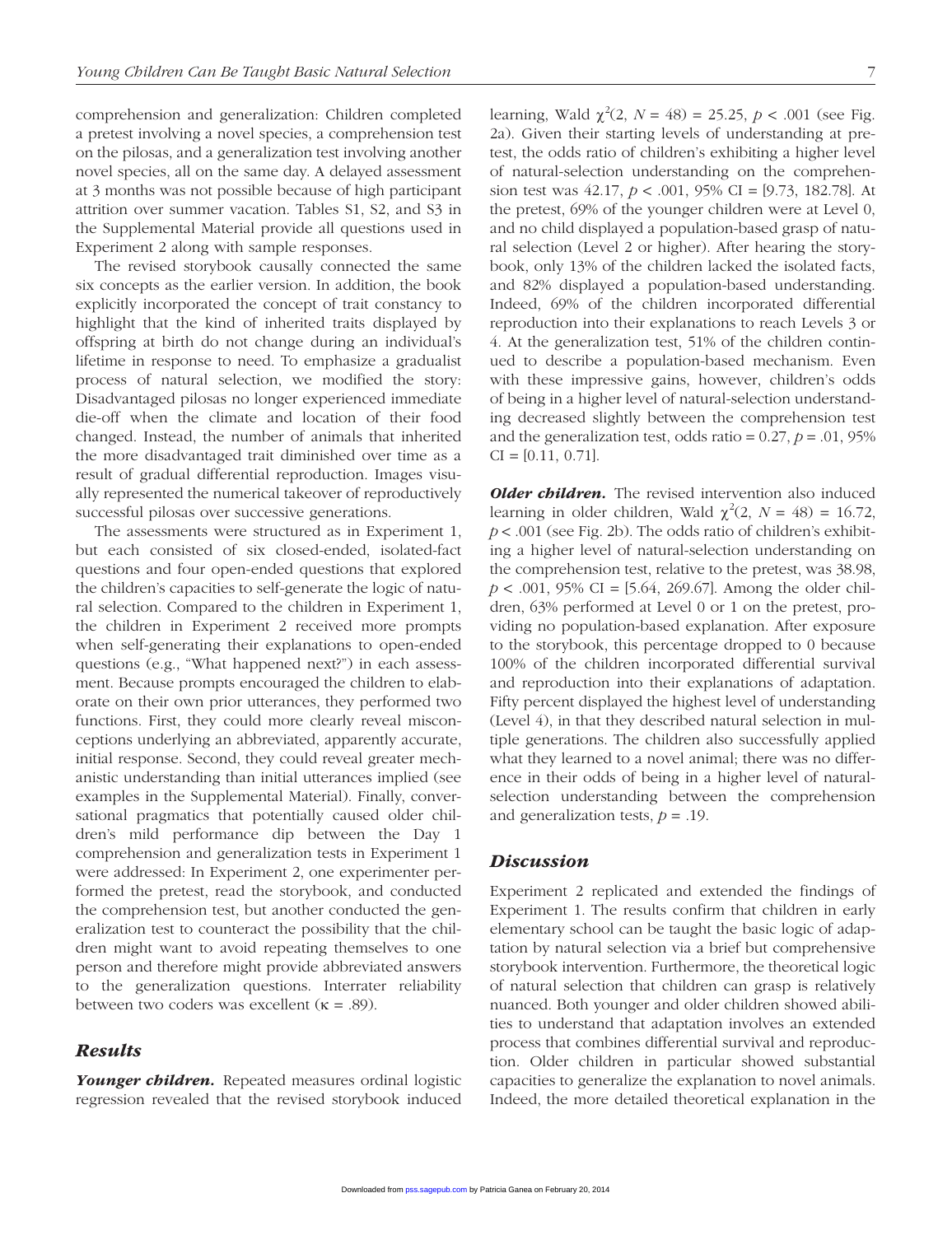

Fig. 2. Results from Experiment 2: percentages of (a) younger and (b) older children classified into the five levels of natural-selection understanding as a function of assessment. Because of rounding, percentages do not always add up to 100. Level 0 = no isolated facts; Level 1 = isolated facts but no natural-selection understanding; Level  $2 =$  foundation for natural-selection understanding; Level  $3$  = natural-selection understanding in one generation; Level  $4$  = natural-selection understanding for multiple generations.

second storybook seemed to help older children transfer the process of adaptation.

#### General Discussion

The current findings demonstrate that, despite its complexity, the basic population-based logic of natural selection is within the reach of elementary school-age children. Young children demonstrated substantial learning of within-species adaptation as a result of a brief but comprehensive, theoretically motivated storybook intervention. Gains were particularly marked in Experiment 2, in which the intervention resulted in approximately 40-fold increases in children's odds of increasing their factual and theoretical understanding. Moreover, in both experiments, children generalized to novel cases despite the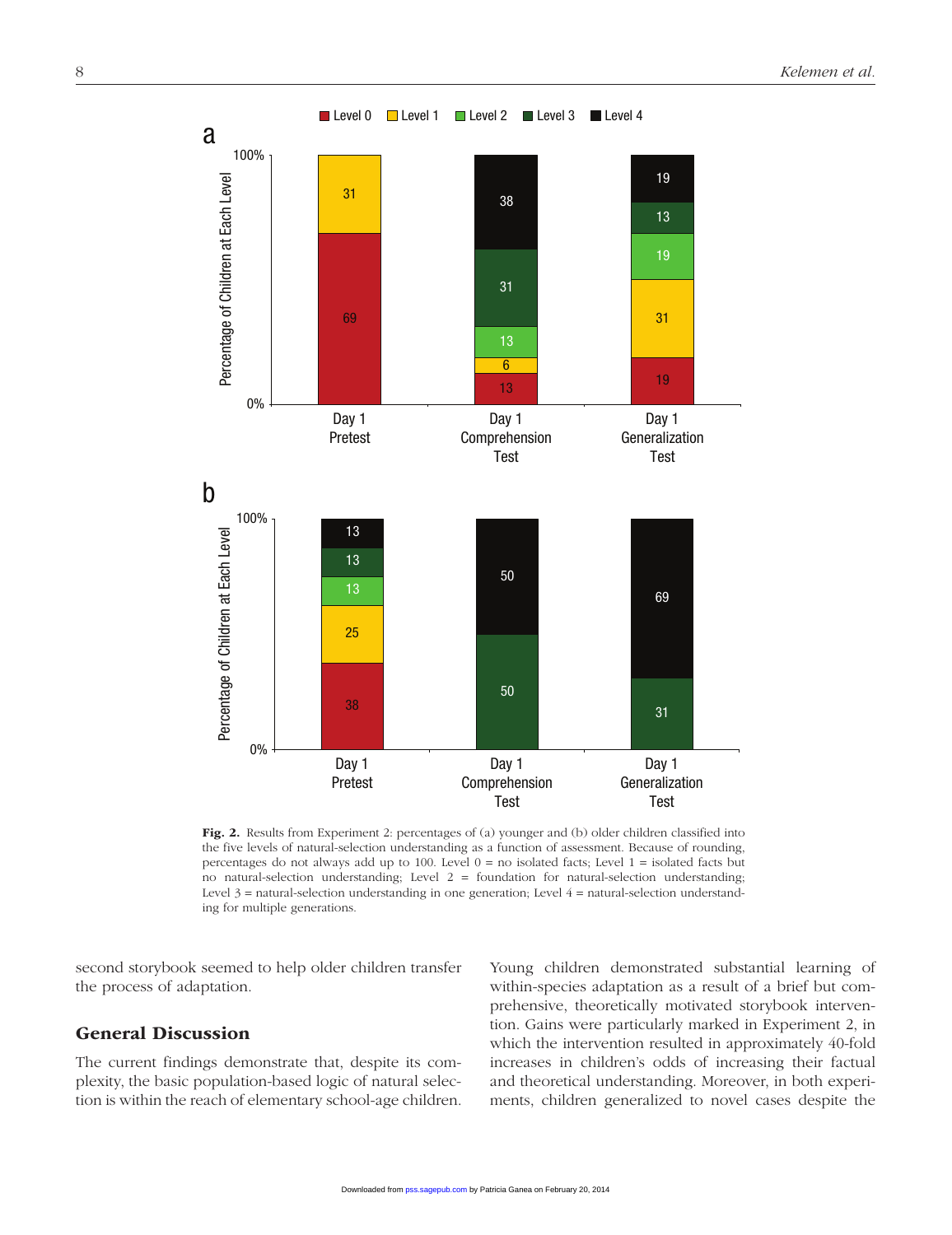known difficulties of transfer. Both age groups learned a great deal, but as might be expected given their enhanced linguistic and processing capacities, 7- to 8-year-olds showed especially robust abilities to suppress any emergent competing commonsense ideas and master task demands, such that they could abstract and transfer the mechanism to markedly different species.

The present results suggest that comprehensive instruction about core evolutionary mechanisms can begin earlier than is currently recommended. Consistent with views of children as natural theory-builders, the young children in these experiments showed remarkable capacities to comprehend and abstract not only isolated facts but also mechanistically rich, novel scientific explanations when both the facts and the explanations were presented in a cohesive framework. Indeed, the children profited from mechanistic detail: Even those whose performance and knowledge of relevant individual facts was weak at pretest learned much transferable knowledge from the storybook intervention.

Collectively, such findings offer reasons for optimism regarding the ability to foster an accurate, generalizable, basic understanding of natural selection. They suggest that capitalizing on young children's drive for coherent explanation, factual knowledge, and interest in trait function, along with their affinity for picture storybooks, is a viable initial step toward overcoming conceptual pitfalls that can undermine later learning about adaptation. This conclusion, however, must be qualified in several ways. First, although the carefully designed intervention used here yielded substantial learning, it should be viewed as the beginning, not the end, of a learning process: This investigation focused on young children's capacities to accurately causally connect the essential components of within-species adaptation by natural selection. Despite the key relevance of this basic mechanism to understanding larger-scale evolutionary changes, teaching adultlevel detail and promoting children's understanding or acceptance of speciation or common descent were not our goals. In consequence, this intervention should not be misconstrued as a panacea to all challenges faced by educators who are teaching a range of evolutionary concepts to older students (Rosengren et al., 2012).

Nevertheless, these findings constitute a promising first step. Repeated, spaced instruction on gradually scaled-up versions of the logic of natural selection could ultimately place students in a better position to suppress competing intuitive theoretical explanations such that they could elaborate a richer, more abstract, and broadly applicable knowledge of this process. Storybook interventions such as the ones reported here seem a promising start from which to promote scientific literacy in the longer term.

#### Author Contributions

D. Kelemen and P. A. Ganea developed the initial concept. D. Kelemen, R. Seston Schillaci, and P. A. Ganea contributed to the design of Experiment 1. R. Seston Schillaci performed data collection for that experiment, and R. Seston Schillaci, D. Kelemen, and N. A. Emmons conducted the analyses. N. A. Emmons, D. Kelemen, and R. Seston Schillaci contributed to the concept and design of Experiment 2. N. A. Emmons performed data collection for that experiment, and N. A. Emmons and R. Seston Schillaci conducted the analyses. D. Kelemen, N. A. Emmons, and R. Seston Schillaci drafted the manuscript, and P. A. Ganea provided revisions. All authors approved the final version of the manuscript for submission.

#### Acknowledgments

We thank James Traniello, Christopher Schneider, Timothy Heeren, Samantha Barry, Kristen Woo, Angel Lillard, Josh Rottman, and Hayley Smith.

#### Declaration of Conflicting Interests

The authors declared that they had no conflicts of interest with respect to their authorship or the publication of this article.

#### Funding

This work was supported by National Science Foundation (NSF) Research on Education and Learning Grant 0529599 (to D. Kelemen) and by NSF Research and Evaluation on Education in Science and Engineering Grant 1007984 (to D. Kelemen and P. A. Ganea).

#### Supplemental Material

Additional supporting information may be found at http://pss .sagepub.com/content/by/supplemental-data

#### References

- Achieve, Inc. (2013). *Next Generation Science Standards*. Retrieved from http://www.nextgenscience.org/next-gen eration-science-standards/
- American Association for the Advancement of Science. (2009). *Benchmarks for science literacy*. New York, NY: Oxford University Press.
- Bishop, B. A., & Anderson, C. W. (1990). Student conceptions of natural selection and its role in evolution. *Journal of Research in Science Teaching*, *27*, 415–427.
- Bjorklund, D. (2005). *Children's thinking: Cognitive development and individual differences*. Pacific Grove, CA: Wadsworth.
- Brown, A. L., Kane, M. J., & Long, C. (1989). Analogical transfer in young children: Analogies as tools for communication and exposition. *Applied Cognitive Psychology*, *3*, 275–293.
- Browning, E., & Hohenstein, J. (2013). The use of narrative to promote primary school children's understanding of evolution. *Education 3-13: International Journal of Primary Elementary and Early Years Education*. Advance online publication. doi:10.1080/03004279.2013.837943